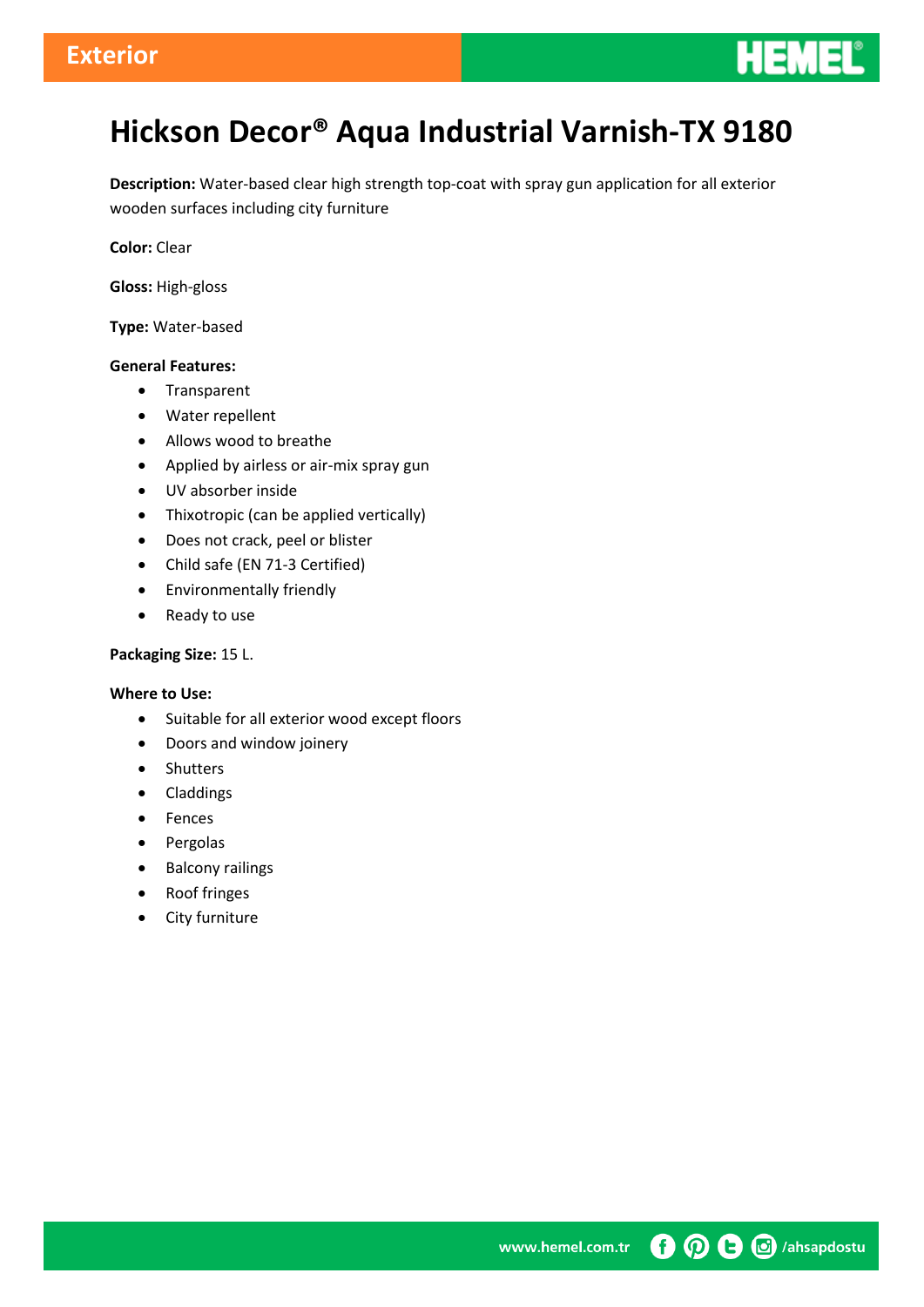

#### **Product Data:**

| Solid Content % (weight):                              | $35,5 \pm 1$                                                           |
|--------------------------------------------------------|------------------------------------------------------------------------|
| Viscosity (DIN6, 20°C):                                | $125" \pm 5$                                                           |
| Density $(g/cm^3)$ :                                   | $1,03 \pm 0,02$                                                        |
| VOC (g/L):                                             | 51                                                                     |
| <b>Application Method:</b>                             | Airless or air-mix spray gun                                           |
| Shelf Life (5-35°C):                                   | Two years for an unopened can                                          |
| Number of coats:                                       | Two coats                                                              |
| Coverage $(m^2/L)$ :                                   | 3-4 $m2$ with two coats depending on wood type                         |
| Drying Time (at 20°C and 40-65% relative<br>humidity): | Touch Dry: 30 minutes<br>Recoat: 1,5-2 hours<br>Complete Dry: 24 hours |
| Thinning:                                              | Ready to use, does not require thinning                                |

#### **Surface Preparation:**

● Before applying the product, wait 4-6 hours for Hickson Decor® Aqua Decorative Colorant applied surface to dry.

#### **Application:**

- The product is ready to use and does not require thinning.
- Before use, stir the product thoroughly with a stick or spatula until it reaches the can's bottom and check its homogeneity. Repeat this process during the application.
- Apply the product in 2 coats by airless or air-mix spray gun on Hickson Decor<sup>®</sup> Aqua Decorative Colorant applied surface without sanding (wet on wet) and wait 1,5-2 hours between coats.
- For any reason, if 3 hours exceeded between coats, wait 24 hours and sand the surface with #220/240 sandpaper before applying the second coat.
- Wait 24 hours for complete dry.
- For a better surface appearance and performance, 24 hours should be waited after the first coat application, and then the second coat should be applied by sanding the first coat with 220/240 sandpaper.

#### **Maintenance (when the same product had been used before):**

- Do not apply the product directly on pre-coated surfaces.
- Clean the wood surface entirely from dirt and oil and perform a light sanding.
- Thoroughly clean the generated dust.
- Repeat the same process as described in "Application" with 1 or 2 coats depending on weathering.
- Inspect annually and maintain as required.

#### **Instructions:**

- **FOR EXTERIOR USE ONLY.**
- **NOT SUITABLE FOR FLOORINGS.**
- To achieve UV protection, the product must be applied on Hickson Decor® Aqua Decorative Colorant.

**O O** *B ahsapdostu* www.hemel.com.tr